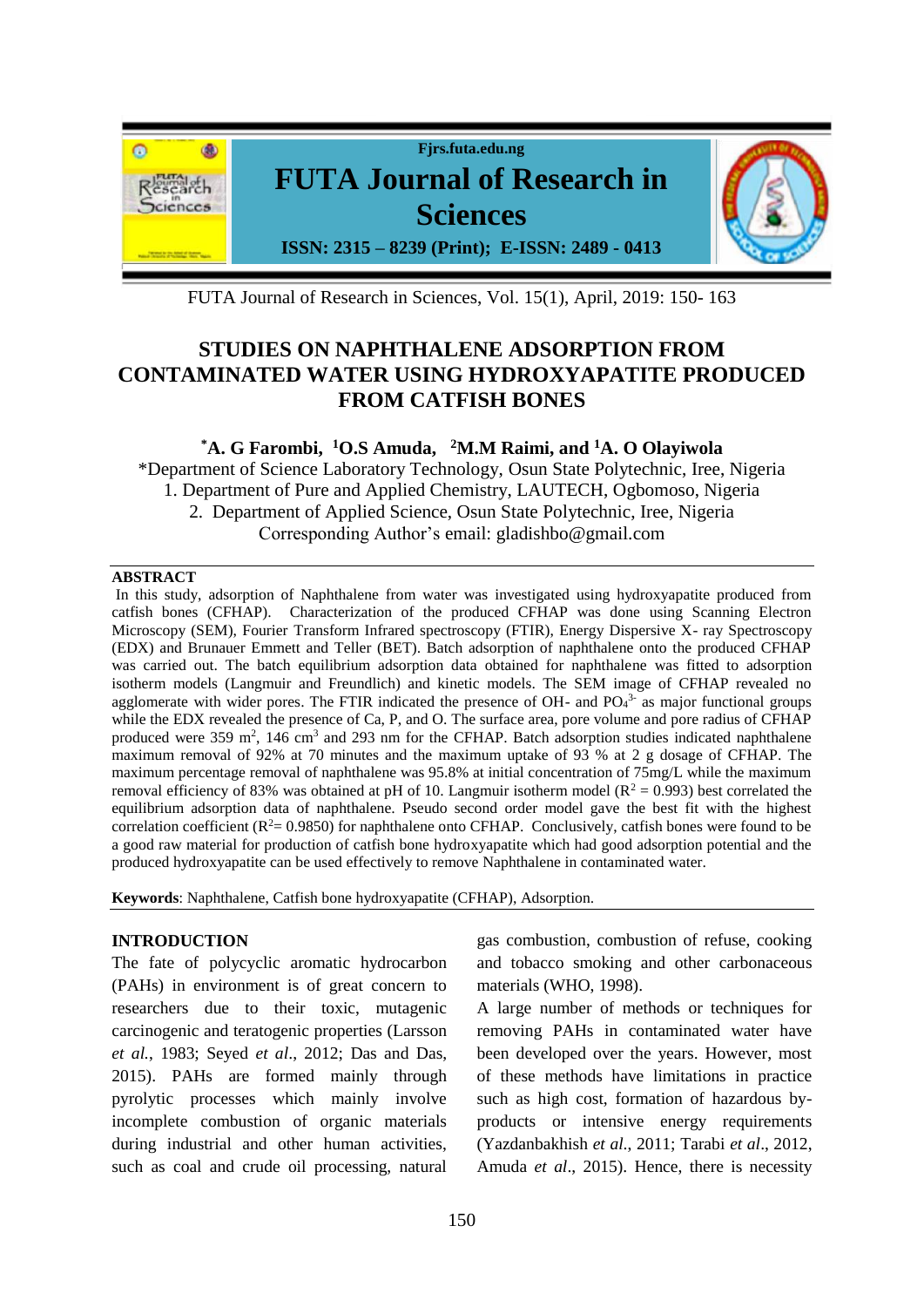for efficient inexpensive and environmentally friendly technologies of which adsorption process is one. Adsorption is a process in which a solid surface (adsorbent) is used to remove a soluble component (adsorbate) in a fluid (Amuda *et al*., 2014).

However, most adsorbents suffer some demerit such as low adsorption capacity, high cost and separation inconveniences (Juan *et al*., 2010). Owing to this, there is growing interest toward the use of agricultural wastes as adsorbent. Some agricultural waste including animal bones, teeth, shells e.t.c are good sources of adsorbent known as Hydroxyapatite (Anjuran, 2012; Ghorban *et al*., 2012). Hydroxyapatite belongs to the apatite family. Apatite is the name given to a group of crystals of the general chemical formula  $M_{10}$  (XO<sub>4</sub>)<sub>6</sub> Y<sub>2</sub>. Where  $M = Ca^{2+}$ , Sr<sup>2+</sup>,  $Ba^{2+}$ , Na<sup>+</sup>, Pb<sup>2+</sup>, La<sup>3+</sup> and many rare earth elements;  $XO_4 = PO_4^{3}$ ,  $VO_4^{3}$ ,  $SiO_4^{4}$ ,  $CO_3^{2}$ ; Y  $=$  OH<sup>-,</sup> Cl<sup>-</sup>, F<sup>-</sup>, CO<sup>2--</sup> and other various anions (Nounnah *et al.,* 1992, Dan *et al.,* 2011).

Hydroxyapatite is a calcium-phosphate compound type of apatite with the chemical formula  $Ca_{10}(PO_4)_6OH_2$ . It is one of the inorganic components of the hard tissues of living bodies such as bone, teeth, etc. (Elouear *et al.*, 2009; Fernare and Adjiane–Zafour, 2013). Hydroxyapatite is an ideal material for long term containment of contaminants because of its high sorption capacity, low water solubility, high stability under reducing and oxidizing conditions and availability. Hence, it is considered as an excellent adsorption material (Czemiczyniec *et al.,* 2007; Mohammed and Aazam, 2013). Comparing catfish bones to others, it contains higher Calcium-phosphate compound which is the major hydroxyapatite content.

This study focuses on the preparation of hydroxyapatite from catfish bones and its suitability and efficiency as an adsorbent for naphthalene removal in contaminated water.

## **MATERIALS AND METHODS**

The agricultural waste material used in this research work for the production of the adsorbent was catfish bones. The catfish bones

(head and back bones) were obtained freshly from Favour Farm along ring road, Osogbo. Osun State, Nigeria. The material was transported to Chemistry Laboratory, LAUTECH Ogbomoso and kept at  $4 \degree C$  in the refrigerator prior to the time of use.

## **Preparation of Adsorbent**

Catfish bones stored in the refrigerator were allowed to return to room temperature, then boiled in distilled water for 2 hours and washed in flowing stream of water to remove bulk flesh and fat materials. The remaining bones were then soaked in 30% hydrogen peroxide for a day to remove all residual organic matter after which it was rinsed with distilled water, air-dried for 48 h and then crushed into smaller pieces. These crushed bones were then heated in an oven at 105°C for 3 h and kept in desiccator to prevent adsorption of moisture from the atmosphere (Shyamsunder, 2009).

The crushed catfish bones of 10 g inside crucible was charged into the furnace and heated at the temperature of  $300^{\circ}$ C and time 1 h. The calcined catfish bone was collected and allowed to cool. Almost all the carbon compounds were given off during the heating. After the calcination, the resultant product formed is a natural hydroxyapatite which is termed catfish bones hydroxyapatite (CFHAP) (Shyamsunder, 2009).

## **Characterization study of hydroxyapatite (HAP) Produced from Catfish Bone**

The hydroxyapatite produced at the temperature of 300<sup>0</sup>C and time 1 h was characterized using Scanning Electron Microscopy (SEM) (JEOL-JSM – 63335F, TUBITAK, MAM) USA, Brunauer- Emmett- Teller (BET)) surface area analyzer (QUARDROSORB, SI), Energy dispersive X-ray spectroscopy (EDX), Fourier Transform Infrared Spectroscopy (FTIR) (Perkin-Emer Spectrum-100).

## **Preparation of Adsorbate**

Adsorbate was prepared by weighing 1 g of naphthalene and dissolving it in 300 cm<sup>3</sup> of acetone in 1000 cm<sup>3</sup> standard flask. The mixture was carefully swirled together for 10 min to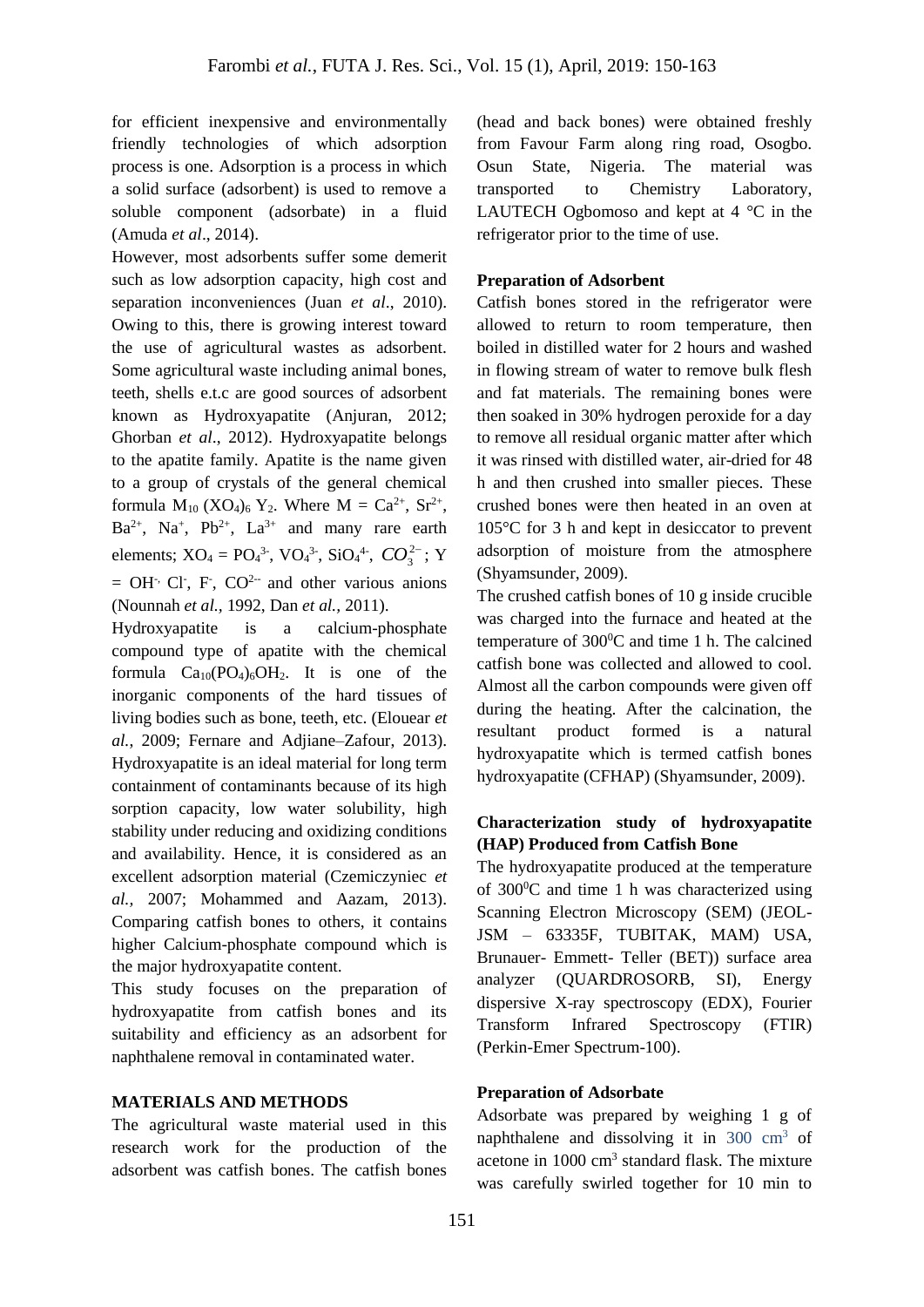allow thorough dissolution of the adsorbate. This was then made up to  $1000 \text{cm}^3$  mark with distilled water (Crisafully *et al.,* 2008). This makes the stock solutions (1000 mg/L). Different concentrations (50 - 200mg/L) were prepared by serial dilution from the prepared stock Solution.

### **Adsorption Studies**

Batch adsorption study was conducted by weighing  $(0.5 - 3.0g)$  of the CFHAP into sample bottle and 100 mL of various concentrations (50 – 200mg/L) of naphthalene maintained at pH (3, 4, 5, 6, 7, 8, 9, 10 and 11) were pour into different sample bottle. The mixture in each of the bottle was covered and placed inside the shaker and agitated for 120rmp at ambient temperature  $(28^{\circ}\text{C})$  in water bath shaker (Uniscope SM 101) at different time (30 -150 min). The supernatant solution was allowed to settle and the filtrate was decanted into sample bottles and the absorbance of the solution was measured. Naphthalene concentration was estimated spectrophotometrically, at the wavelength corresponding to maximum absorbance using a spectrophotometer. Then the naphthalene concentration was measured. The qe is expressed as equation 1:

$$
q_e = \left(\frac{C_{o-}C_e}{M}\right)V\tag{1}
$$



Figure 1: SEM image of catfish bones Figure 2: SEM image of CFHAP before calcination

Where qe = amount of naphthalene adsorbed per unit mass of adsorbent  $(mg/L)$ , Co = initial naphthalene concentration (mg/L),  $Ce = final$ naphthalene concentration (mg/L),  $V =$  volume of naphthalene solution and  $M =$  mass of the adsorbent (g).

Removal Efficiency RE(%) :

The removal efficiency of CFHAP was calculated according to equation 2. (Amuda *et al*., 2015).

$$
RE(\%) = \left(\frac{C_o - C_e}{C_o}\right) \times 100\tag{2}
$$

## **RESULTS AND DISCUSSION**

#### **Characterization of the produced CFHAP**

Characterization of CFHAP was done to investigate the proof of formation of hydroxyapatite and the results obtained are reported below:

The micrograph and the microstructure of catfish bones and CFHAP produced are shown in Figure 1 and 2 respectively. Figure 1 revealed spaced out holes on the surface of the sample. This is in agreement with the observation of Barka *et al*., (2008), Fernare and Adjiane-Zafour, (2013). In figure 2, present of more open porous structures in the powder was confirm. The microstructure as revealed by the SEM is in well agreement with BET surface area analysis result.

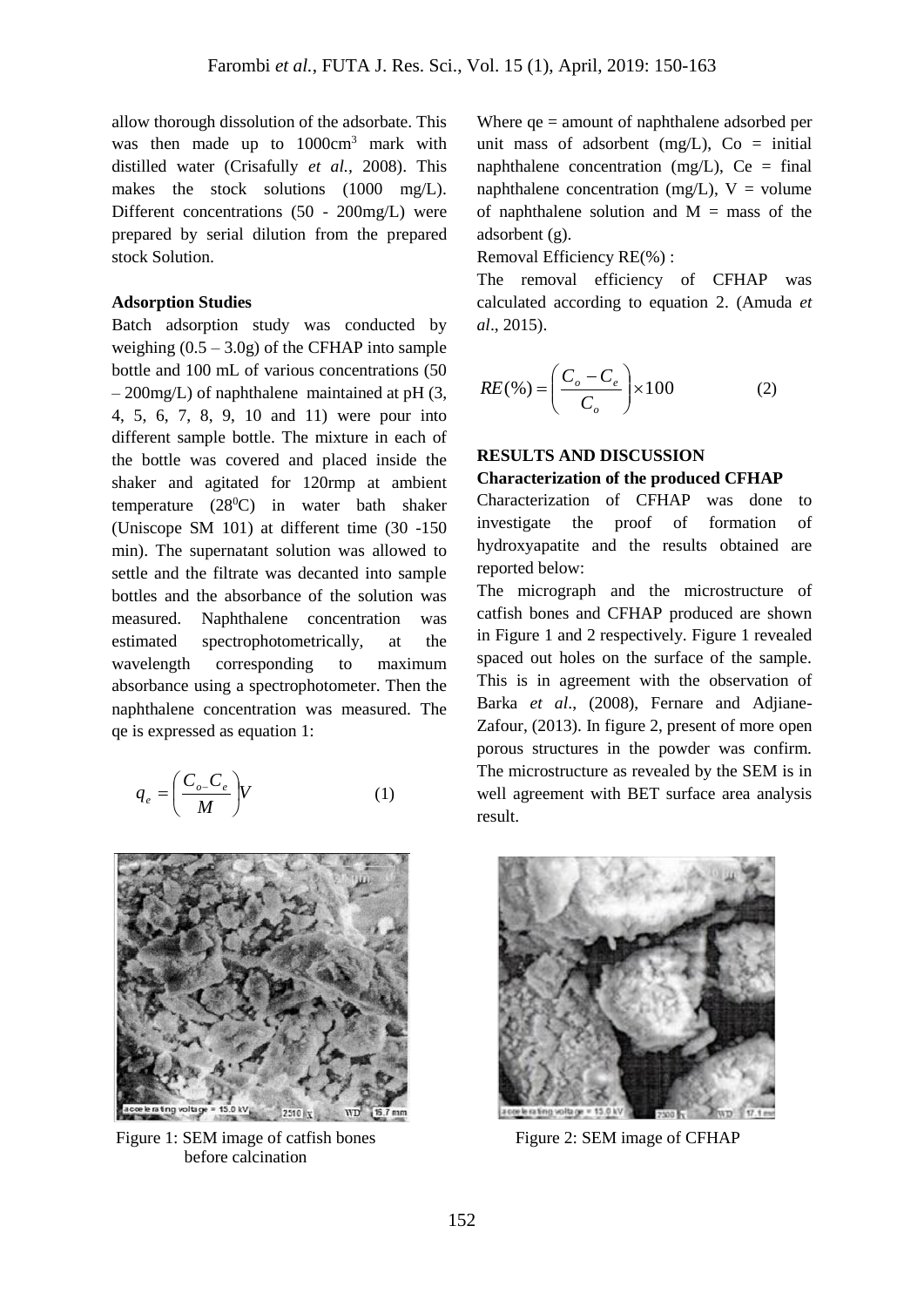## **Result of surface area analysis by BET analyzer**

The specific surface area, pore volume, pore radius of the catfish bone and CFHAP were determined by BET analyzer. The results were obtained using BET plots as shown in Figure 3 and 4. The BET machine did the plotted of the graph and at the same time the values of the total specific surface area, pore volume and pore sizes

were recorded from the machine. From the Table, calcination has influenced the physical properties of the catfish bones. The total specific surface areas increased from  $190m^{2/g}$  to  $359m^{2/g}$ . The total pore volume increased from  $119 \text{cm}^3/\text{g}$  to  $146 \text{cm}^3/\text{g}$  and the pore sizes was enlarged from 210nm to 293nm.



**Figure 3: BET plot of the surface area of catfish bones before calcination**



 **FTIR characterization results**

The FTIR indicated the major functional groups present in the CFHAP produced sample and the raw catfish bones. Figure 5

and 6 show the spectra of raw catfish bones and CFHAP. The main functional groups present in the raw catfish bones were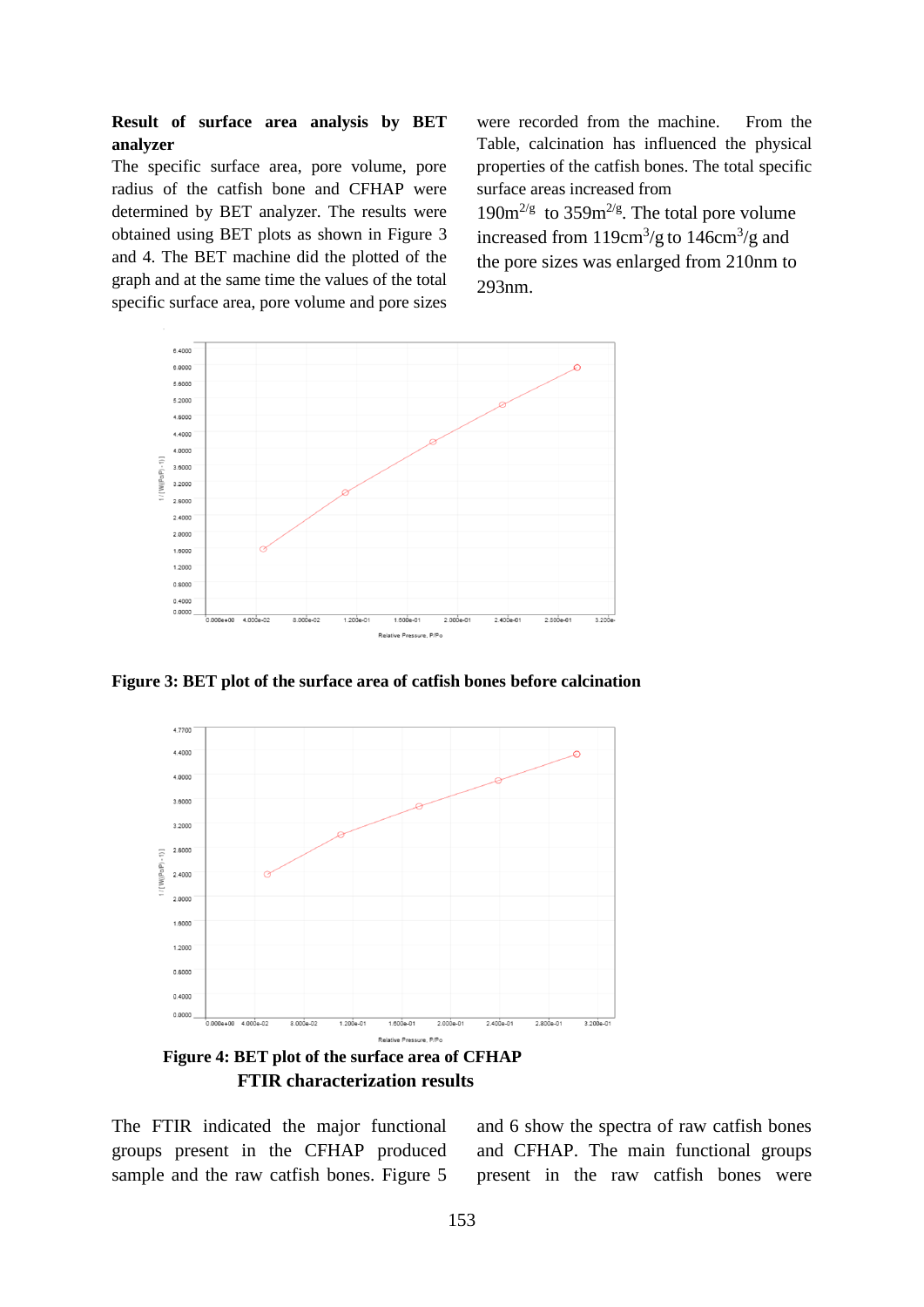revealed by spectrum in Figure 5. The sharp vibration observed at 3431.36cm<sup>-1</sup> indicated the presence of O-H groups, this might be due to the moisture trapped during the process of charging into the FTIR machine (Saeid *et al*., 2013). The 2941.44cm-1 bending vibration found depicts the presence of hydrocarbon  $(C - H)$  group. The medium and sharp peak of a phosphorus function in the form of hydrogen bonding to phosphorous (phosphine) was adsorbed at a wavelength of 2353.16 cm<sup>-1</sup>. Similarly, the sharp peak obtained at  $1649.143$  cm<sup>-1</sup> was attributed to alkene  $(C=C)$  and $(C=O)$ . The

vibration at  $1037.70 \text{cm}^{-1}$  is due to presence PO<sub>4</sub><sup>3</sup> (Brain-smith, 1998).

The FTIR of the calcined catfish bones at  $300^{\circ}$ C/ 1h (CFHAP) is shown in Figure 6. Some of the bonds that shifted include -OH at  $3431.36$  cm<sup>-1</sup> which shifted to  $3437.15$ cm-1 . The medium and sharp peak of P–H shifted from 2353.16 cm<sup>-1</sup> to 2358.92 cm<sup>-1</sup> and  $1649.14$  cm<sup>-1</sup> (C-H) peak shifted to 1633.71 cm-1 in the catfish bones after calcinations (CFHAP). The peak at 2941.44  $cm^{-1}(C-H)$  group disappeared. The  $H_2O$ revealed at 3776.62 might be due to the moisture trapped.



Wavelength $(cm^{-1})$ 

Smoothing - $35$  $\mathbf{r}$  $30$ Absorbance (%) 25 438.90  $20$  $2358.94 -$ 633.71 3776.62 15  $36$  $\overline{8}$ M37. 500 1000 750  $1500$ 1250 3500  $2500$ 1750  $3000$  $2000$  $4000$ 4500 Wavelength (cm<sup>-1</sup>)

 **Figure 5: FTIR spectra of catfish bones before calcination** 

 **Figure 6: FTIR spectra of catfish bones after calcinations (CFHAP)**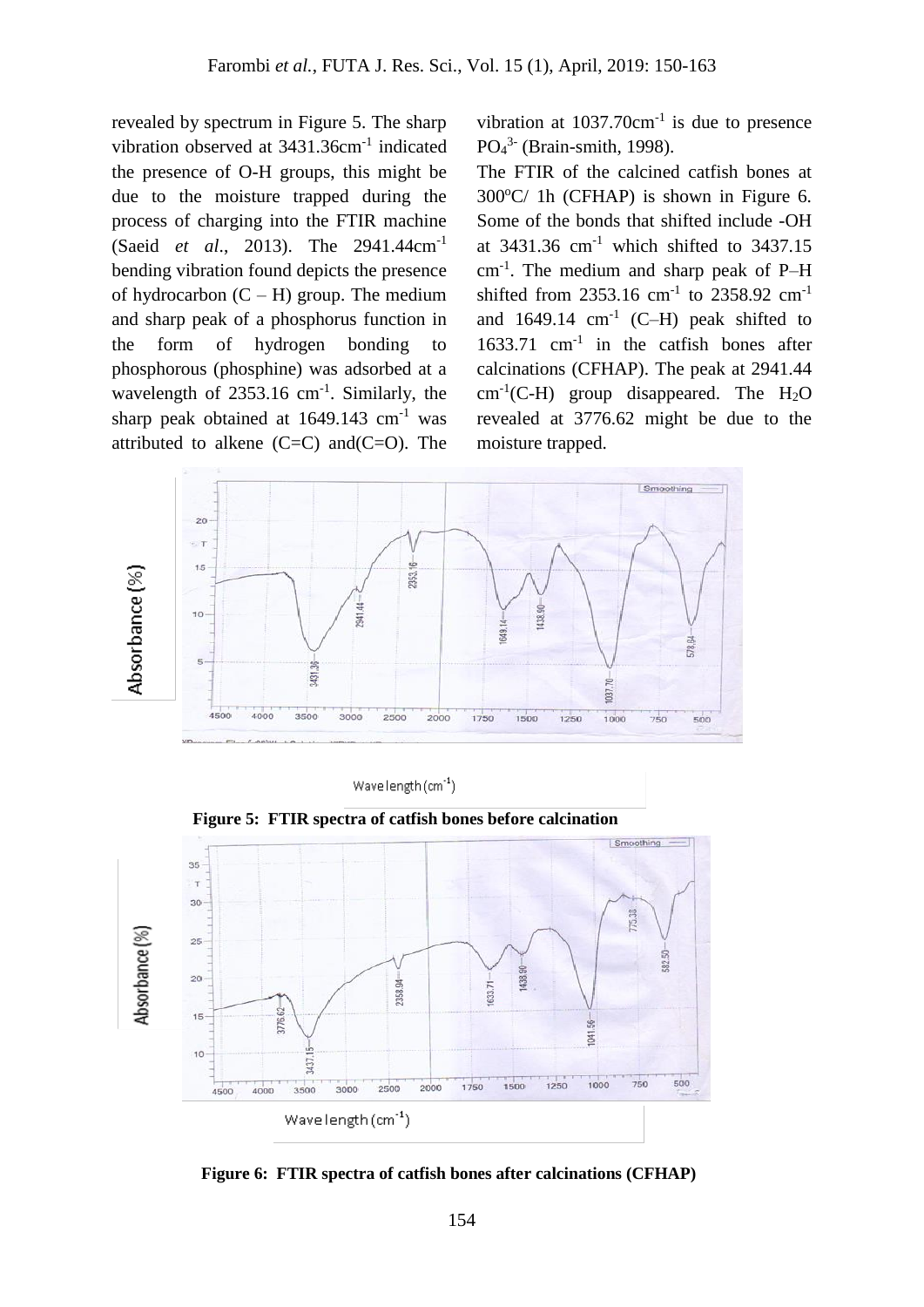| <b>Before calcinations</b>       |                              | <b>After calcinations</b> |                              |  |
|----------------------------------|------------------------------|---------------------------|------------------------------|--|
| Wavelength<br>$\text{(cm}^{-1})$ | <b>Vibration</b>             | Wavelength<br>$(cm-1)$    | <b>Vibration</b>             |  |
| 3431.36                          | O-H                          | 3776.62                   |                              |  |
| 2941.44                          | $C-H$                        | 3437.15                   | $-OH$                        |  |
| 2353.16                          | $P-H$                        | 2358.94                   | $P-H$                        |  |
| 1649.14                          | $C=O, C=C$                   | 1633.71                   | $C=C_1C=O$                   |  |
| 1438.90                          | $S=O$                        | 1438.90                   | $S=O$                        |  |
| 1037.70                          | PO <sub>4</sub> <sup>3</sup> | 1041.56                   | PO <sub>4</sub> <sup>3</sup> |  |
|                                  |                              | 582.50                    | $PQ_A^{3-}$                  |  |

**Table 1: Peaks Found in the FTIR Spectra of Raw Catfish Bone Optimized CFHAP Samples**

## **Quantitative analysis of catfish bones and CFHAP by Energy Dispersion Spectroscopy (EDX)**

EDX spectra of catfish bones before calcination after calcination (CFHAP) were shown in figure 7 and 8. The EDX revealed calcium, phosphorus and oxygen as the major elements that are present in the samples with (Ca) 38%; 40%, (P) 42%; 40%, (O) 16%; 14% for the raw and calcined catfish bone (CFHAP) respectively. Other elements which are present in trace quantities are zinc, magnesium and barium, they were indicated on the record as shown in Table 3. The introduction of Zn after might be from the apparatus used during the calcination.



**before calcination before calcination after calcination (CFHAP)** 



**Figure** 7: **EDX** spectra of catfish bones **Figure 8: EDX** spectra of catfish bone

**Table 2: Elemental Composition of Catfish bones Before and After Calcination** 

| <b>Sample</b>       |       | Elemental composition $(\% )$ |           |    |    |     |     |     |  |
|---------------------|-------|-------------------------------|-----------|----|----|-----|-----|-----|--|
|                     |       |                               | <b>Ca</b> |    |    | Zn  | Mg  | Ba  |  |
| Catfish             | bones | before 38                     |           | 16 | 42 | 0.0 | 2.5 | 1.0 |  |
| Calcination         |       |                               |           |    |    |     |     |     |  |
| Catfish             | bones | after                         | 40.8      | 14 | 40 | 1.2 | 2.0 | 1.7 |  |
| Calcination (CFHAP) |       |                               |           |    |    |     |     |     |  |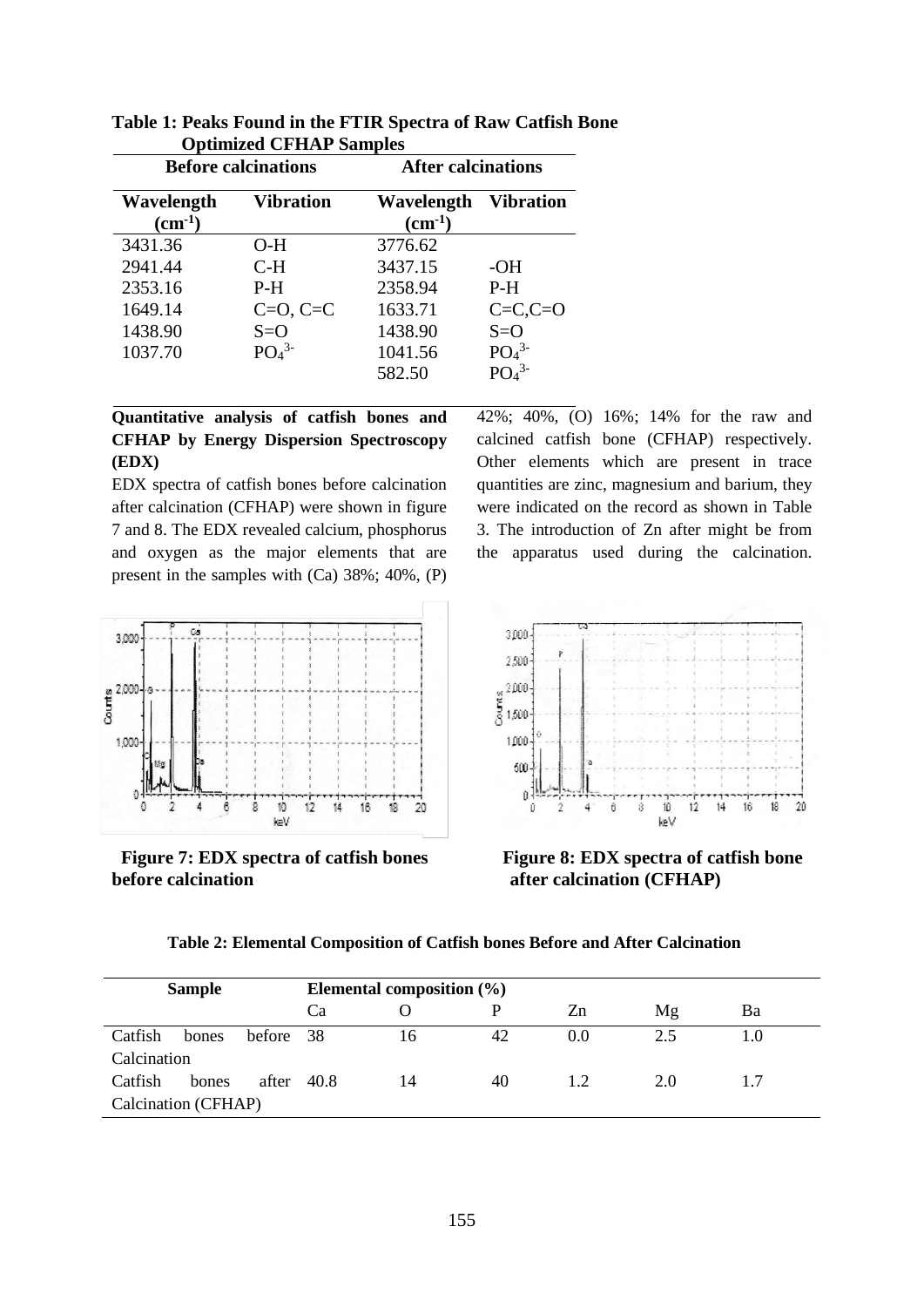#### **Adsorption Studies**

## **Effect of solution pH on naphthalene adsorption onto CFHAP**

Solution pH is one of the main factors which affect the sorption capacity of a sorbent (Pankay and Sanjee, 2012). The influence of initial naphthalene solution pH (3-11) on the equilibrium uptake capacity was studied at different initial pH at room temperature. The relationship between the initial pH values and the quantities of PAHs adsorbed onto CFHAP was presented in Figure 9 which showed that the naphthalene adsorbed increases as pH increases to 10. It was noticed that at the pH 10, the percentage removal was maximum and the maximum percentage removal efficiency was 83%.

## **Effects of contact time on naphthalene adsorption onto CFHAP**

The effect of contact time on naphthalene adsorption onto CFHAP is shown in Figure 10. Adsorption of 50mg/L of naphthalene onto CFHAP was studied at different contact time interval ranging from 30 to150 min. From the Figure 9, it was observed initially that the uptake increases with increase in contact time and reaches the contact equilibrium at 70 min and the maximum removal of 92% was attained. From the result, the adsorption takes place rapidly at the initial stage on the external surface of the adsorbent followed by a slower internal diffusion process. This result agreed with the study of Biodegradation of phenanthrene in river sediment by Yuan *et al.*, 2010 study. This may be due to the fact that a large number of surface sites are available for adsorption but owing to the accumulation of naphthalene particles in the vacant sites after a lapse of time, the adsorption rate at later stages decreases because the remaining surface sites are difficult to be occupied, thus make it take long time to reach equilibrium (Mohanmadine-El- Haddad, 2012).

## **Effect of adsorbent amount (dosage) on the adsorption of naphthalene onto CFHAP**

As shown in figure 11, the amount of adsorbed increase rapidly as the initial dosage of the CFHAP increased from 0.5 to 1.5g. The maximum removal efficiency of 93% was attained at the adsorbent dosage of 2g. Further increase in the CFHAP did not have effect on the adsorption of the naphthalene unto the CFHAP. The insignificant increase in the uptake of naphthalene at CFHAP dosage higher than the maximum percentage removal efficiency could be attributed to the presence of excess pore size for adsorption on the CFHAP than the available naphthalene present in solution at the fixed concentration of 50mg/L. These observations are in agreement with other reports in literature for the sorption of contaminant by different biological materials (Yuan et al., 2010; Bello *et al.,* 2011).

## **Effect of initial concentration on the adsorption of naphthalene onto CFHAP**

The effect of initial concentration on the naphthalene adsorption onto CFHAP is shown in Figure 12. Adsorption capacity was investigated in the range (50 - 200 mg/L) at room temperature without changing the initial pH of the medium which was determined by using pH meter. At 75mg/L the maximum percentage removal of 95.8% for naphthalene was obtained after which percentage removal efficiency decreases with further increase in concentration of the adsorbate to 200 mg/L. The lower uptake at higher concentration resulted from an increased ratio of adsorption number of moles of the naphthalene to the available surface area.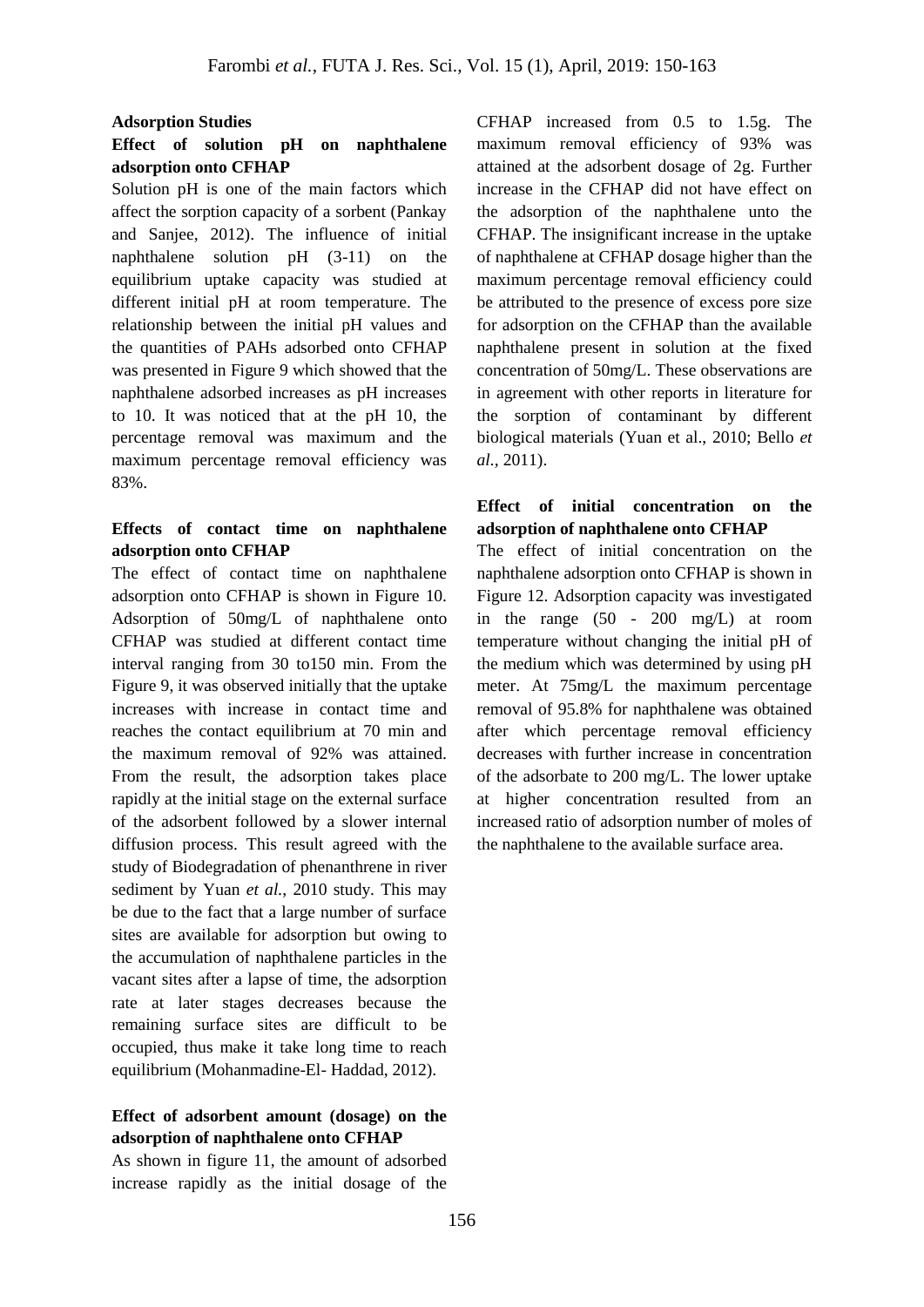



 Dosage (g) Figure 11: Effect of dosage on the percentage removal of Naphthalene using CFHAP

#### **Adsorption Isotherm Studies**

The obtained data from the adsorption study was used to evaluate isotherm models, which includes Langmuir and Freundlich.

#### **Langmuir isotherm**

 The values of the Langmuir isotherm parameters as well as the correlation coefficient  $(R<sup>2</sup>)$  of the Langmuir equation for the adsorption of naphthalene by CFHAP are given in Table 4. The parameters of the Langmuir isotherm equation were obtained by fitting the equation directly to the



Figure 10: Effect of contact time on the percentage removal of naphthalene using CFHAP



Figure 12: Effect of initial concentration on the percentage removal of naphthalene using CFHAP

equilibrium data using the non-linear curve fitting. Figure 13 shows the plots of  $\frac{C_e}{C}$ *e q* against

*Ce* using linear method and this was used to determine the Langmuir isotherm parameters for naphthalene adsorption onto catfish bone hydroxyapatite (CFHAP). The parameters of the Langmuir isotherm equation were obtained by fitting the equation directly to the equilibrium data using the linear curve plots. The plot obtained for the isotherm is shown in Figure 13 for the adsorption of naphthalene by CFHAP. The values of correlation coefficient  $(R^2)$  0.993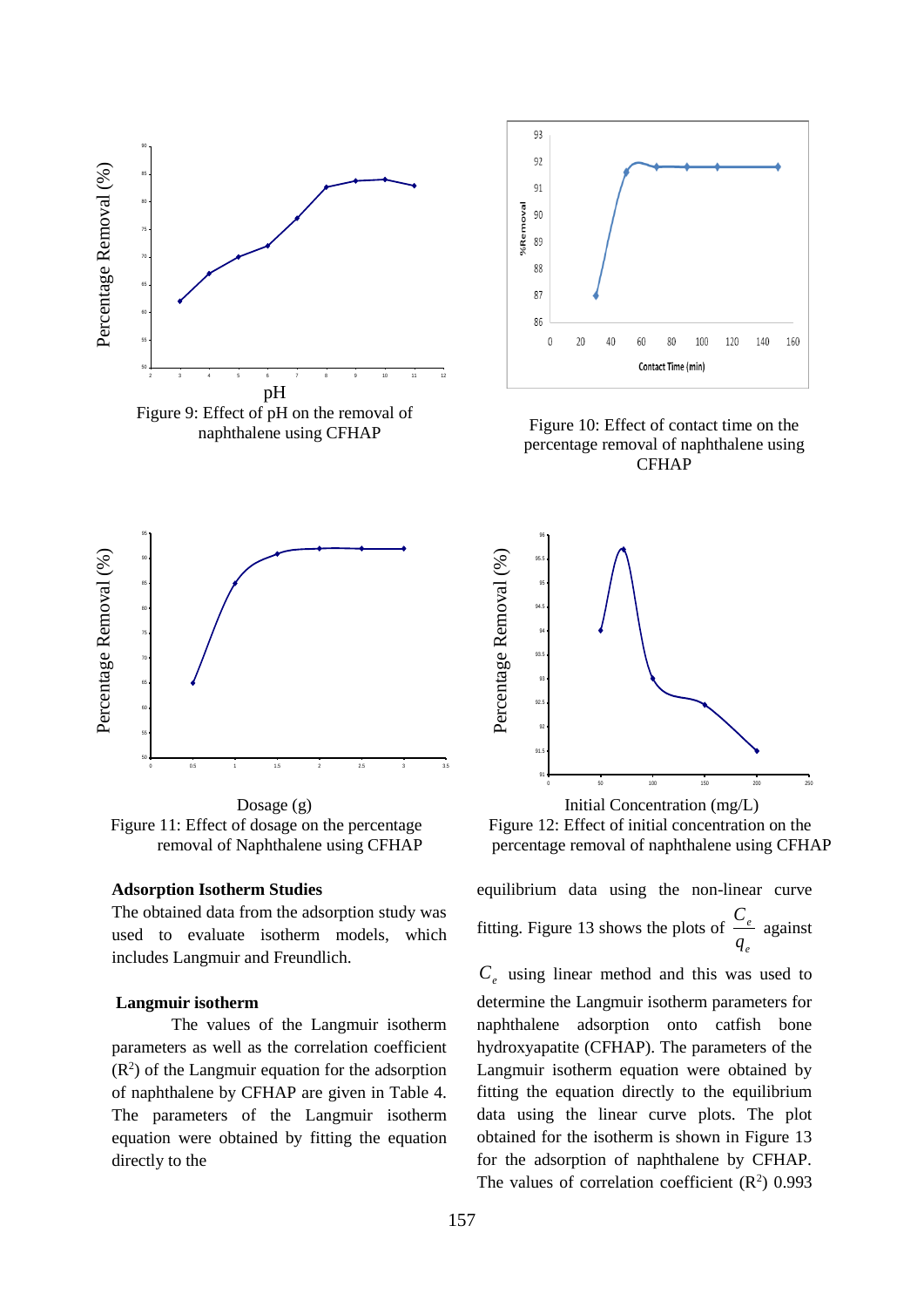gotten was close to 0.9700 reported for Oyster shell by Alidoust *et al*., (2015). The values of the Langmuir isotherm parameters as well as the correlation coefficient  $(R^2)$  of the Langmuir equation for the adsorption data of naphthalene by CFHAP are given in Table 4. The value of the separation factor determines the nature of adsorption as follows:  $R_L > 1$  unfavorable,  $R_L = 1$ linear,  $0 < R_L < 1$  favorable and  $R_L = 0$  irreversible. For this study, the values of *R<sup>L</sup>* given in Table

4.10 are between 0 and1 indicating that the adsorption was favorable (Amuda *et al.,* 2014). The high value correlation coefficient  $(R^2)$  of 0.993 is an indication particularly for the Langmuir isotherm model that this adsorbent exhibit a monolayer reaction with constant activation energy (Cheung 2009; Han *et al*., 2009) this showed that the Langmuir model is good for describing the adsorption process of naphthalene.



 **Figure 13: Langmuir isotherm for adsorption of naphthalene**

**Table 4: Constants and Correlation Coefficients of Langmuir Isotherm Models for Adsorption of Naphthalene onto the CFHAP.**

| <b>Isotherm Parameters</b> | Values      |
|----------------------------|-------------|
|                            | Naphthalene |
| $K_L$ (L/mg)               | 0.432       |
| $Q_m(mg/g)$                | 19.87       |
| $R^2$                      | 0.993       |
| $R_L$                      | 0.231       |

#### **Freundlich isotherm**

The Freundlich equation model in non-linear and linear form can be expressed as:

$$
q_e = \ln k_F + \frac{1}{n} \ln C_e \tag{3}
$$

Where,  $K_F$  is the Freundlich characteristics constants and *n* 1 the heterogeneity factor of adsorption obtain from slope of ln (qe) vs In (Ce).

The value of  $K_F$  is an indicator of adsorption capacity and thus can be used for relative measurement of the surface area b and *n*  $\frac{1}{x}$  are related to enthalpy and intensity of the

adsorption. *n*  $\frac{1}{x}$  value should be less than unity

for high adsorption capacity.

Figure 14 shows the plot of ln qe versus lnCe used for evaluating the Freundlich isotherm parameter for naphthalene adsorption onto CFHAP. Freundlich isotherm parameters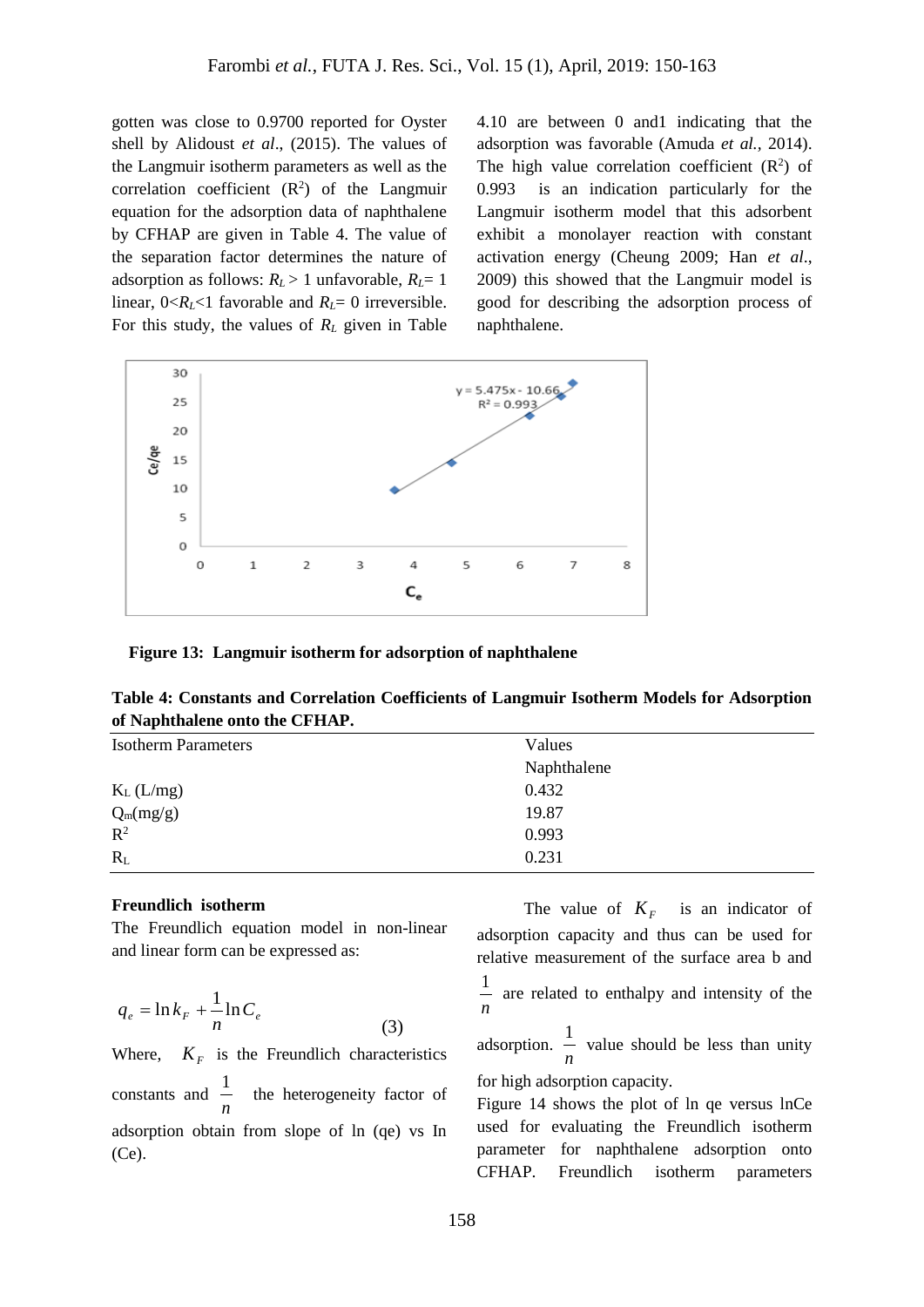obtained for the adsorption of naphthalene with the CFHAP are shown in Table 5. The Freundlich exponential 'n' for the adsorption of naphthalene onto CFHAP was 0.456. This value which never satisfy the condition  $1 < n < 10$ , this indicated that the Freundlich isotherm unfavourable. The corresponding large value of correlation coefficient  $(R^2)$  0.9245 shows that Freundlich isotherm can be used to describe the adsorption of naphthalene onto CFHAP.



Figure 14: Freundlich isotherm for adsorption of naphthalene

| Table 5: Constants and Correlation Coefficients of Freundlich Isotherm Models for |
|-----------------------------------------------------------------------------------|
| <b>Adsorption of Naphthalene onto the CFHAP.</b>                                  |

| <b>Isotherm Parameters</b> | Values |  |
|----------------------------|--------|--|
| 1/n                        | 0.456  |  |
| $(L/mg)K_F$                | 3.460  |  |
| $R^2$                      | 0.924  |  |

## **Kinetics Studies Pseudo-first order model**

 The Lagergren pseudo first order kinetic model has been widely used to describe the kinetics of heterogeneous treatment processes. It is expressed in its integrated linear form as in equation below (Malik, 2004).

$$
In(q_e - q_t) = q_e - K_1 t \tag{4}
$$

Where  $q_e$  and  $q_t$  (mg/g) are adsorption capacities at equilibrium and at time t respectively.  $K_1$  is the rate constant of pseudo first order adsorption (min-1). The values of  $ln(q_e - q_t)$  were linearly correlated, t is rate constant of adsorption. The plot of  $ln(q_e - q_t)$ versus t resulted in a linear relationship from

which  $K_1$  and  $q_e$  were determined from the slope and intercept.

As shown in Figure 15, the first order rate constants calculated from the plot are given in Table 6.

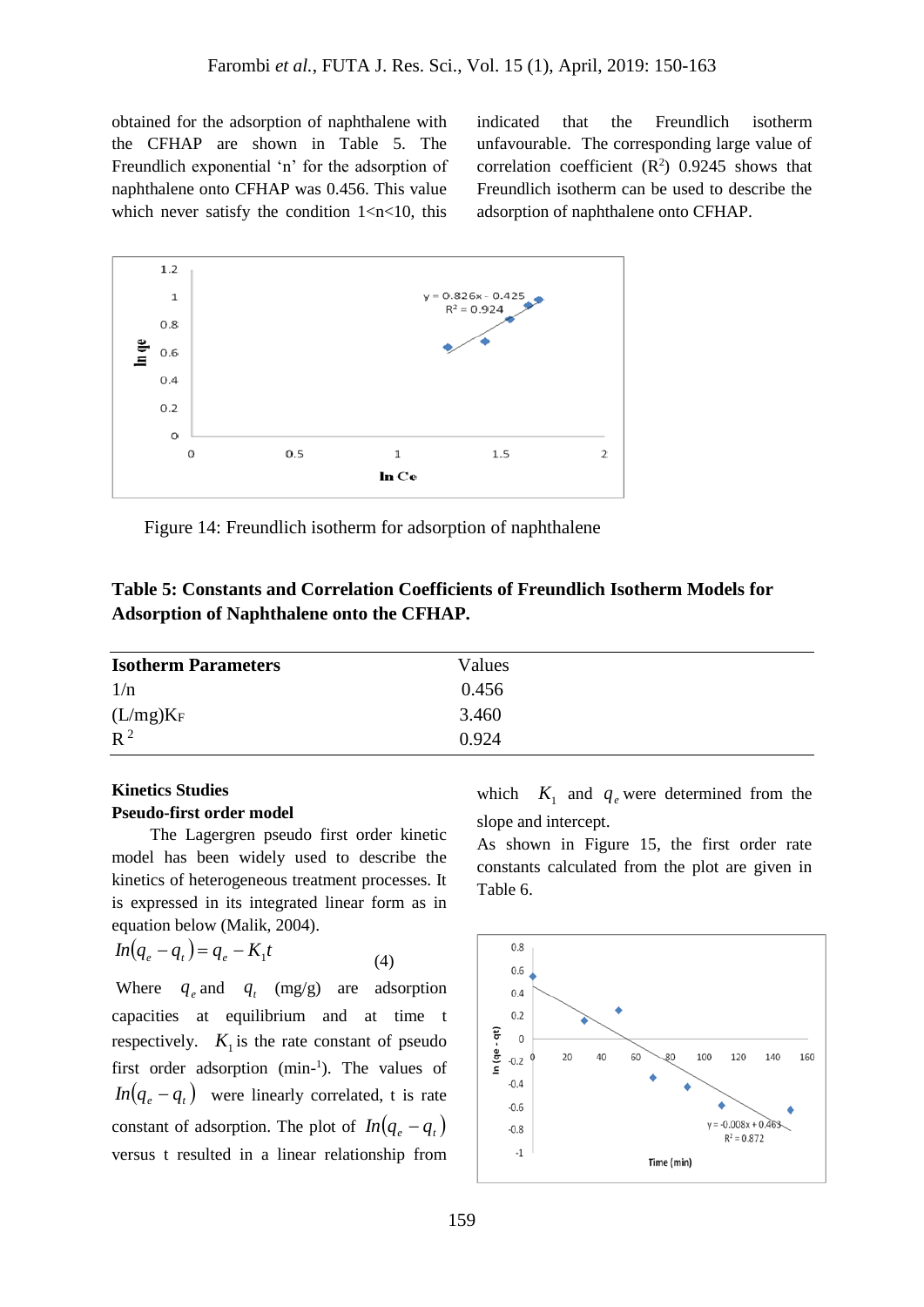Figure 15: Pseudo first-order kinetics for adsorption of naphthalene

## **Pseudo-second order model**

The pseudo-second order kinetic model assumes that chemisorption is the rate determining step and can be expressed in its integrated linear form as below in equation 5,

$$
\frac{t}{qt} - \frac{1}{k_{q^{2e}}} + \frac{t}{q_t} \tag{5}
$$

The initial adsorption rate,  $h$  (mg.g<sup>-1</sup>.min<sup>-1</sup>) is expressed as follows:

$$
h = K_2 q_e \tag{6}
$$

Where  $k_2$  is the rate constant of the pseudo second order process (gmg<sup>-1</sup>min<sup>-1</sup>).

The plot of t/qt against t is shown in Figure 16. The kinetic constants calculated from the plot are shown in Table 6 for naphthalene. As seen in Table 6, pseudo-second order has the highest correlation coefficients  $(R<sup>2</sup>)$ . The value of the correlation coefficient  $(R^2)$  (Table 2) indicated that the adsorption data for naphthalene onto CFHAP best fit the pseudo-second-order model. This result indicates that the pseudo-secondorder model was fitted well to experimental data. The basic assumption behind the pseudosecond-order model, indicate that chemisorption plays a major role and may controls the adsorption process.



Figure 16: Pseudo Second-order kinetics for adsorption of naphthalene

#### **Intra particle diffusion**

The calculated values of the intra particle diffusion rate constant and the boundary layer thickness are shown in Table 6. The plot of  $\mathbf{q}_{t}$  vs

 $t^{\frac{1}{2}}$  as presented in Figure 17 indicates the existence (although not significant) of some boundary layer effects and further showed that intra particle diffusion was not the only rate limiting step. The constant C was increased with increasing the naphthalene concentrations, indicating the increase in the thickness of the boundary layer and decreases in the chance of the external mass transfer and hence increases in the chance of internal mass transfer. The linear portion of the plot for wide range of contact time between adsorbent and adsorbate does not pass through point zero. This deviation may be due to the variation of mass transfer in the initial and final stages of adsorption. Such a deviation indicates that the pore diffusion is the only controlling step and not the film diffusion.

The values of equilibrium rate constant  $(K_2)$  are presented in Table 6. In the pseudo-second order model, the slope and intercept of the t/qt vs. t plot were used to calculate the second-order rate constant,  $K_2$  (Figure 17). According to Table 6, the value of  $\mathbb{R}^2$  (0.985) naphthalene related to the pseudo-second order model revealed that naphthalene adsorption followed this model, which is in agreement with the results obtained by Karagoz *et al.(*2008), Hammed *et al.,(*2007) and Altenor *et al.,(*2009). Pseudo-first order and pseudo-second order kinetic models cannot identify the mechanism of diffusion of naphthalene into the adsorbent pores. Therefore, intra-particle diffusion model (Weber and Morris, 1963), which is mostly used for expression of the dependence of surface adsorption process on time, was investigated. Plot of at against  $t^{1/2}$  was illustrated in Figures 17. It showed two separate regions, the initial part is attributed to bulk diffusion while the final part to intra-particle diffusion. The value of  $\mathbb{R}^2$ (6) computed for intra-particle diffusion kinetic model showed that the rate of naphthalene adsorption process was not controlled by the stage of diffusion of the adsorbate in the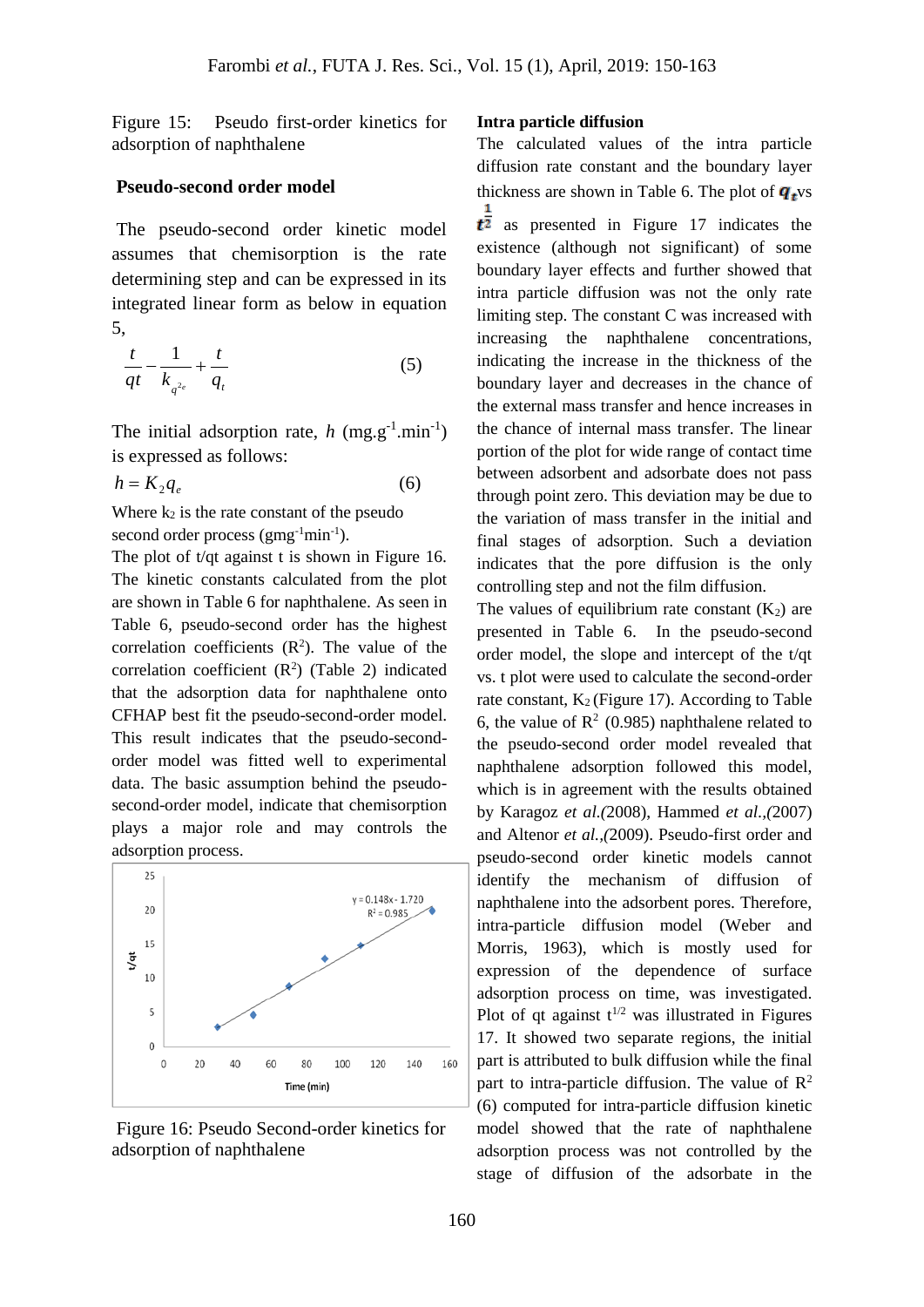particles of the CFHAP (Altenor *et al.,* 2009). As Table 6 shows, Pseudo-second order is the best kinetic model, which can describe the adsorption of naphthalene by the CFHAP. This finding is in line with the results that have been reported previously (Samarghandi *et al.,* 2012, Mall *et al.,* 2006 and Altenor *et al.,* 2009).

| <b>Table 6: Constants and Correlation Coefficients of Adsorption Kinetics Models</b> |                         |        |        |        |        |  |
|--------------------------------------------------------------------------------------|-------------------------|--------|--------|--------|--------|--|
| <b>Kinetics models</b>                                                               | <b>Concentration of</b> |        |        |        |        |  |
| n                                                                                    | naphthalene $(mg/L)$    |        |        |        |        |  |
|                                                                                      | 50                      | 75     | 100    | 150    | 200    |  |
| Pseudo first – order kinetics                                                        |                         |        |        |        |        |  |
| $K_1$                                                                                | 0.028                   | 0.036  | 0.039  | 0.041  | 0.043  |  |
| $q_e$ (cal)                                                                          | 3.492                   | 3.862  | 4.654  | 4.942  | 6.065  |  |
| $\mathbb{R}^2$                                                                       | 0.7981                  | 0.8232 | 0.8727 | 0.8421 | 0.8654 |  |
| Pseudo-second order kinetic                                                          |                         |        |        |        |        |  |
| $q_e$ (cal)                                                                          | 5.856                   | 6.863  | 8.647  | 10.462 | 11.646 |  |
| $K_2$                                                                                | 0.682                   | 0.783  | 0.894  | 1.425  | 1.897  |  |
| $R^2$                                                                                | 0.923                   | 0.9584 | 0.9850 | 0.9734 | 0.9835 |  |
| Intra-particle diffusion                                                             |                         |        |        |        |        |  |
|                                                                                      |                         |        |        |        |        |  |
| $K_2$                                                                                | 0.386                   | 0.396  | 0.454  | 0.587  | 0.626  |  |
| $\mathsf{C}$                                                                         | 2.786                   | 3.463  | 0.454  | 0.587  | 0.626  |  |
| $R^2$                                                                                | 0.5842                  | 0.596  | 0.697  | 0.622  | 0.6468 |  |





## **CONCLUSION**

 This present investigation showed that catfish bones could be effectively used for the producing of hydroxyapatite which has good adsorption potential for the removal of naphthalene from contaminated water. The fitted batch equilibrium adsorption data obtained for naphthalene fitted into the isotherm models shows that Langmuir isotherm model best correlated the equilibrium adsorption data of naphthalene based on the correlation coefficient  $(R<sup>2</sup>)$ . The pseudo second order model result was the best fit with highest correlation coefficient to describe the adsorption behavior of naphthalene.

#### **REFERENCES**

**Alidoust, D., Kawahigashi, M., Yoshizawa, S., Sumida, H. and Watanabe, M.** (2015). Mechanism of cadmium biosorption from aqueous solution using calcined oyster shells. Journal of Environmental Management, 150: 103-110

**Amuda, O.S., Olayiwola, A.O., Alade, A.O.,**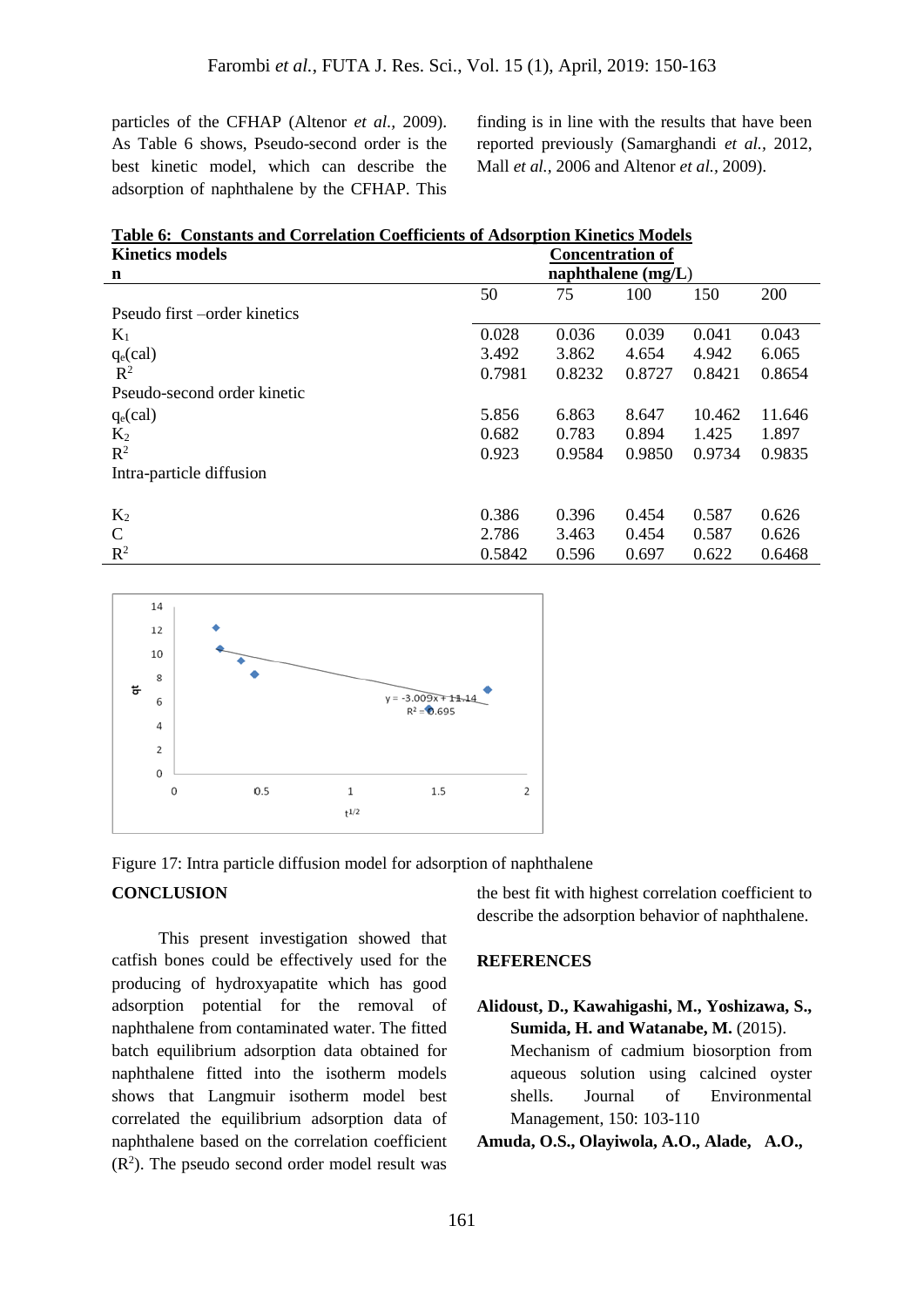**Farombi, A.G. and Adebisi, S.A.** (2014). Adsorption of methylene blue from aqueous solution using steam-activated carbon produced from *Lantanacamara*  Stem. *Journal of Environmental Protection,* 5: 352-1363.

- **Amuda, O.S., Adebisi, S.A., Olayiwola, A.O., Farombi, A. G. and Adejumo, A. L**. (2015). Adsorption isotherms and kinetics studies of the removal of methylene blue from aqueous Solutions using *chrysophyllum albidum* seed shell. *Journal of Applied Chemical Science International,* 6: 63-73.
- **Anjuran, S. (2012),** Hydroxyapatite, a biomaterial: Its chemical synthesis characterization and study of biocompatibility prepared from shell of garden nail. *Bioresource Technology,* **92**: 129:124.
- **Barka, N., Qoural, S. Assabbane, A., Nounah, A. and Ait-Ichou, Y.** (2008). Adsorption of disperse blue dyes SBL dye by synthesiszed poorly crystalline hydroxyapatite. *Journal of environmental sciences,* **20**: 1268-1272.
- **Bello, O. S., Fatoye, F.S., Osuolale, O.M and Njoku V. O.** (2011). Adsorption of Eosin dye from aqeous solution using Grounnut Hull- Based Activated Carbon: Kinetics, Equilibrum and thermodynamic studies. *Environmental Engineering and Sciences*, **29** (3) :187-195.
- **Brian Smith, A. S**. (1998), Infrared spectral interpretation: a systematic approach. CRC Press LLC. 2000 N. W. corporate Blvd., Boca Raton , Florida 33431.
- **Cheung, W.H., Szeto, Y.S. and Mckay, G. (**2009). Enhancing the adsorption capacities of acid dyes by Chitosan name particles.Bioresource Technology 100: 1143-1148.
- **Crisafully, R., Milhome, M.A.A., Cavalcante, R.M., Silveria, R.M., Keukeleire, E.R. and Nascieemento, R.F.** (2008). Removal of some polycyclic aromatic hydrocarbon from petrochemical waste using low-cost

adsorbents of naturals original. *Bioresource Technol*ogy 99: 9457-4579.

- **Czemiczyniec, M., Farias S., Magallanes J. and Cicerone, D.** (2007). Arsenic (V) adsorption onto biogenic hydroxyapatite Solution composition effects. *Water, Air, oil Pollution,* **18**: 75-82.
- **Dan, N.U., Nicolae, A., Zorica, B., Elena, V.S and Cristianaa, Z. R.** (2011), Thermal stability of chemically precipitated hydroxyapatite nanopowders. *International Journal of Biology and Biomedical Engineering*, **2**: 57-64.
- **Das Nilanjana and Das Devlina** (2015). Strategies for remediation of polycyclic aromatic hydrocarbons from contaminated soil. *Journal of Critical reviews,* **2**: 20 – 25.
- **Elouear, Z., Bei Amor, R. and Boujeiben, J.** (2009). The use of phosphate rock for the removal of  $Ni<sup>2+</sup>$  from aqueous solutions: Kinetics and thermodynamics studies. *Journal of Environment Eng*ineering (ASCE) **135**: 259-265.
- **Fernare, F. and Adjiane-Zafour, A. H.** (2013). Treatment of water polluted with heavy metal by sorption of hydroxyapatites. ICOEST-Cappadocia, Turkey, **15**: 18-21.
- **Ghorban, A., Ali, R. R., Java, F. and Abdul, M. S.** (2012). Kinetic and isotherm of hexavalent chromium adsorption onto nano hydroxyapatite. *Journal of Research in Health Science*, **12**: 45-53.
- **Han, R., Zhang, J. Han, P., Wang, Y., Zhao, Z., and Tan, M.,** (2009). Study of equilibrium, Kinetic and thermodynamic parameters about methylene blue adsorption onto natural Zeolite. *Chemical Engineering Journal,* 145: 496-504.
- **Juan, C.M., Rigoberto, G. and Lihana, G.** (2010). Removal of Mn, Fe, Ni and Cu ions from wastewater using cow bone charcoal. *Open access materials*, **3**: 452- 466.
- **Larsson, B.K., Sahlberg, G.P., Erikson, A.T. and Busk, L.A.** (1983). Polycyclic Aromatic hydrocarbons in Grilled food. *Journal of Agriculture and Food Chemistry,* **31**: 869-873.